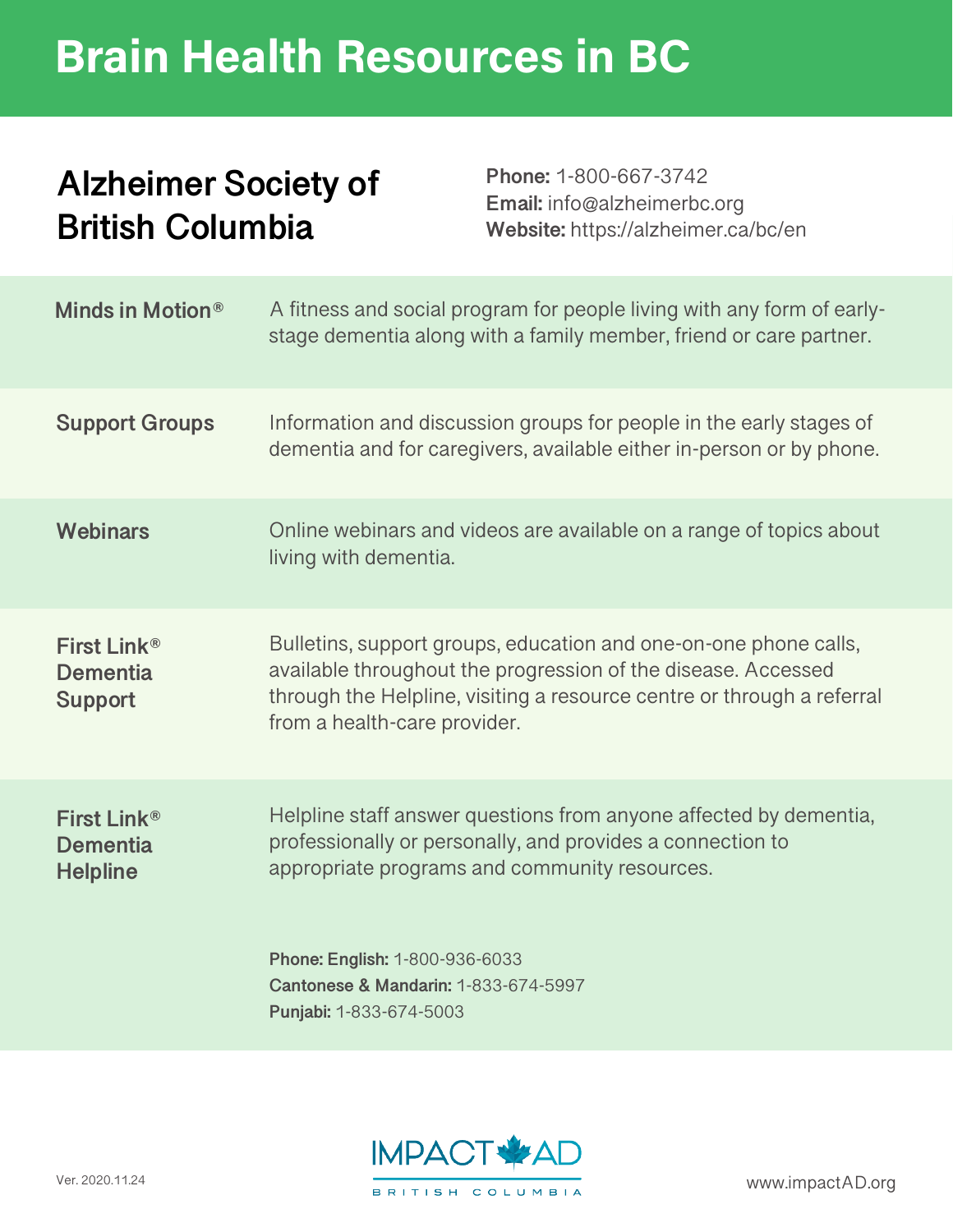### **The Association for Frontotemporal Degeneration**

**Phone:** 1-866-507-7222 (HelpLine) **Email:** info@theaftd.org **Main website:** https://www.theaftd.org/ **For kids and teens:** http://www.aftdkidsandteens.org/

| <b>AFTD Website</b>                | Information, resources and support related to FTD. Sign up for<br>newsletters and email alerts to stay informed about research,<br>advocacy and support efforts.                                                                                                                                                                               |
|------------------------------------|------------------------------------------------------------------------------------------------------------------------------------------------------------------------------------------------------------------------------------------------------------------------------------------------------------------------------------------------|
| <b>Kids &amp; Teens</b><br>Website | Information and coping strategies for children with a parent/close<br>relative affected by FTD.                                                                                                                                                                                                                                                |
| <b>Facebook</b>                    | facebook.com/TheAFTD: information on events and<br>research findings<br>facebook.com/groups/52543721114: A closed group<br>$\bullet$<br>where members share their experiences and respond to<br>discussion topics<br>To join the "secret" facebook group for young adults in their<br>$\bullet$ .<br>20s and 30s email youngadults@theaftd.org |
| <b>AFTD HelpLine</b>               | A direct service to persons with FTD, care partners and<br>professionals. Accessible by phone or email.                                                                                                                                                                                                                                        |